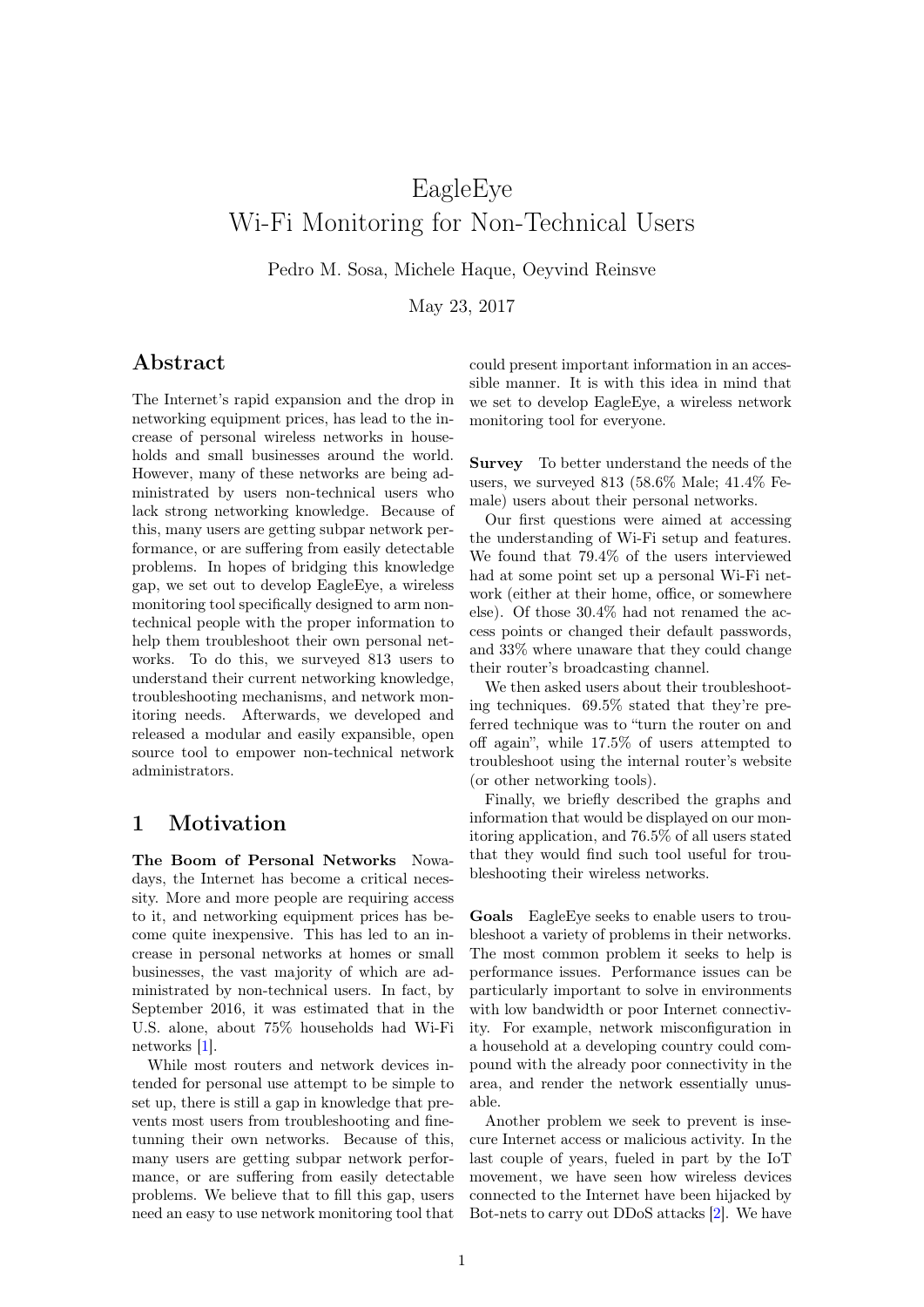also witnessed virus, worms, and Trojans that infect and exfiltrate data from personal computers. EagleEye can help catch any malicious activity be monitoring the usages of each device, the amount of data that is being transfered to/from each device, the protocols that are being used, and any sensitive data that might be getting leaked.

## 2 Related Work

Personal Network Performance Some studies such as  $[3]$ ,  $[4]$ , and  $[5]$  have focused on measuring the performance of home networks. These researchers found that a large portion of home networks are not actually performing to the fullest extent. However, the cause of this is not necessarily well defined. In general they found that "while wireless links inside homes tend to be stable over time there is significant performance variation across links, and many links are highly asymmetric" [\[4\]](#page-5-3). In some cases, it seemed that variability in link quality was due to wireless interference due to either poor router placement, interference from other electronic devices, or over-usage of a specific wireless channel. In other cases, it seemed that minor client misconfiguration, or specific misbehaving clients would hamper the network. However, most of these studies pointed that the reasons for this poor performance could be varied, and there was a need to further monitor these networks.

Existing Networking Tools Wireless monitoring tools are not a new concept, as there are many such tools in the market today. Some of these tools, such as Wireshark [\[6\]](#page-5-5), are extremely comprehensive and allow users to analyses networks on a deep per packet basis. Others such as DataDog [\[7\]](#page-5-6), PRTG [\[8\]](#page-5-7), LogicMonitor [\[9\]](#page-5-8), and Spiceworks [\[10\]](#page-5-9) provide strong monitoring features aimed at big businesses with large networks. However these types of monitoring tools require extensive networking knowledge, and offer features that are either too complex or simply unnecessary for personal networks.

Some companies, such as Asus, Linksys, and Cisco, provide simple network monitoring software inside their routers. However, these tools have two main drawbacks. First, since these tools come pre-bundled into their devices, it requires the user to own that specific device. This is overlooking the millions of networks that use networking equipment from other companies or older devices. The second issue, is that some of these tools are too simple, and only give you a very general overview of network utilization. This means that the user has very limited information to do simple troubleshooting in the network.

Monitoring Techniques Lastly, it is worth mentioning that there has been a lot of research done in the area of wireless monitoring techniques. Uma [\[11\]](#page-5-10) presents efficient techniques for network monitoring based on different techniques (data driven, active, passive, and selfconfiguring monitoring among others). This paper provides a wealth of ideas, that could be adapted for many different situations. On our particular case, we are focusing on passive scanning, since it provides all the information we need, without directly interacting or modifying with the home network. Another set of interesting studies has been done focusing on surveying already existing monitoring tools. Some of these studies [\[12\]](#page-5-11), [\[13\]](#page-5-12) compare the features and benefits of tool used to monitor large business networks, such as FlowScan, Autofocus, and Fluxoscope. Although these two papers focus on large-scale networks, they provide a good starting place for an effective wireless monitoring design.

## 3 Implementation

### 3.1 Architecture

EagleEye is a monitoring tool that is device agnostic and does not require users to do any modification to their networking equipment. It is a portable software that sits on a separate computer which sniffs network traffic. Figure [1](#page-2-0) describes EagleEye's modular design. This design architecture allow for easy code modification or further extension. It has been separated into a back-end, which monitor and analyses the packets, and a front-end, which presents and organizes the pre-processed data.

The current iteration of EagleEye can run on most Debian Linux distributions, however the entire program is designed in a modular fashion to allow for future development or porting onto other devices. It does require a dedicated wireless interface that can be placed in Monitor mode.

Back-End Since most networks today are secure with WPA2, our back-end leverages  $dot11decript$  [\[14\]](#page-5-13) and libtins [\[15\]](#page-5-14) (a C++ networking library) to decrypt our network's packets. These packets are then filtered and analyses using Python's networking library Scapy [\[16\]](#page-5-15). Finally all of this information is saved in a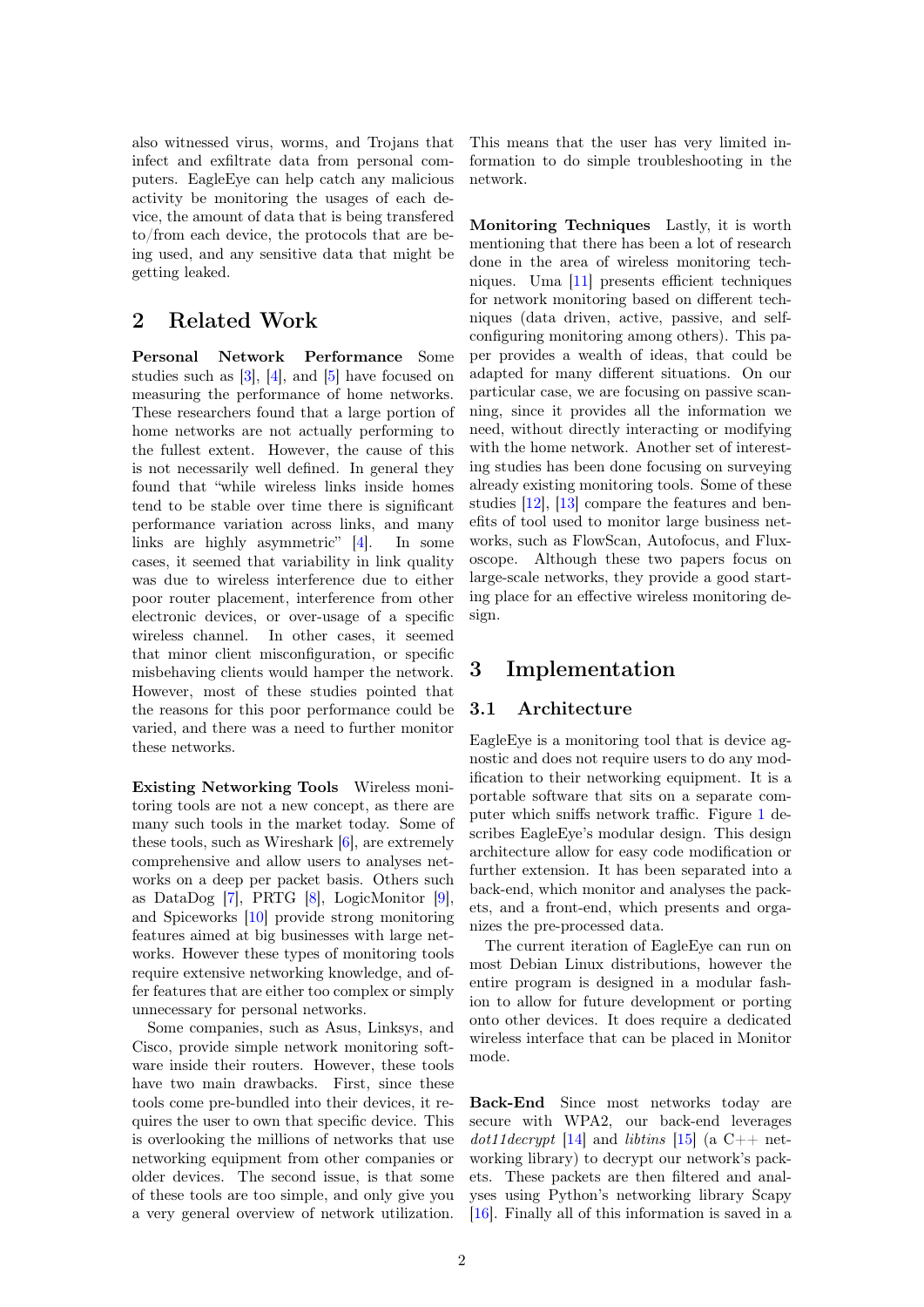

<span id="page-2-0"></span>Figure 1: Implementation Structure and overview of technologies used.

Flask micro-server that will communicate with out front-end.

Front-End The graphical interface for Eagle-Eye consists of a dynamically created website. This website is hosted within the same computer, and it can be accessed with any modern web browser. This site does frequent AJAX calls to the Flask server to retrieve any new information captured. The site is completely dynamic, meaning it can accommodate a fluctuating number of devices, and update quickly. We leverage Chart.JS to build visually appealing interactive maps to represent most information.

Packet Analysis An important architectural design was choosing the correct structure to save the monitoring information. As one can see in Figure [2,](#page-3-0) we decided to split the monitoring into time-slots (or windows) of 5 seconds. However, instead of choosing to keep a list of timeslots containing the network information of each client's activity, we choose a list of 'Client' structures. Each client structure contains the basic client information (IP Address, MAC address, OS, etc.) and also a 'report' structure. Inside the 'report' structure we keep the client's activity that happened inside a given 5 second timeslot. If a client is not active during a given 5 second time-slot, the information is not saved, thus saving us space.

This structure was specifically chosen because it decreases the amount of redundant or necessary information, so the overall structure is always quite small (e.i. we are only logging information whenever the client is active). However, the trade-off is that the front-end will need to spend more time arranging the data to properly build charts and calculate basic usage information. Nonetheless, the time needed for our front-end to run the necessary calculations is substantially smaller than the time needed for our front-end to retrieve a substantially bigger, yet organized, data-structure. Furthermore, we were interested in taking away as much complexity from the back-end as we did not want to risk loosing packets or introducing other irregularities on the packet capture.

### 3.2 Features

The EagleEye web interface (shown in Figure [3\)](#page-4-0) is separated into two sections: The main aggregate section, and the clients section.

Aggregate Section The Aggregate section allows users to quickly view the overall usage of the network. It presents basic information such as the AP name, MAC address, broadcasting channel, and total amount of data uploaded/downloaded. It also presents three graphs:

- Instantaneous Uplink & Downlink Throughput. This graph is generated by calculating the aggregate amount of information that was transmitted to and from the router and dividing by the time it took to transmit that information.

- Uplink and Downlink Usage. This graph shows the aggregate total number of packets sent and received.

- Dropped Packets. This graph shows the aggregate number of duplicate (retransmitted) TCP packets.

Clients Section The Client section allows users to view the behaviors of a specific client in the network. It presents three graphs:

- Usage This graph shows the amount of packets sent and received by the client across time.

- Packet Types This graph shows the amount of TCP vs. UDP packets that a specific client has used across time.

- Ports This graph shows the top ports used by the client to communicate across time.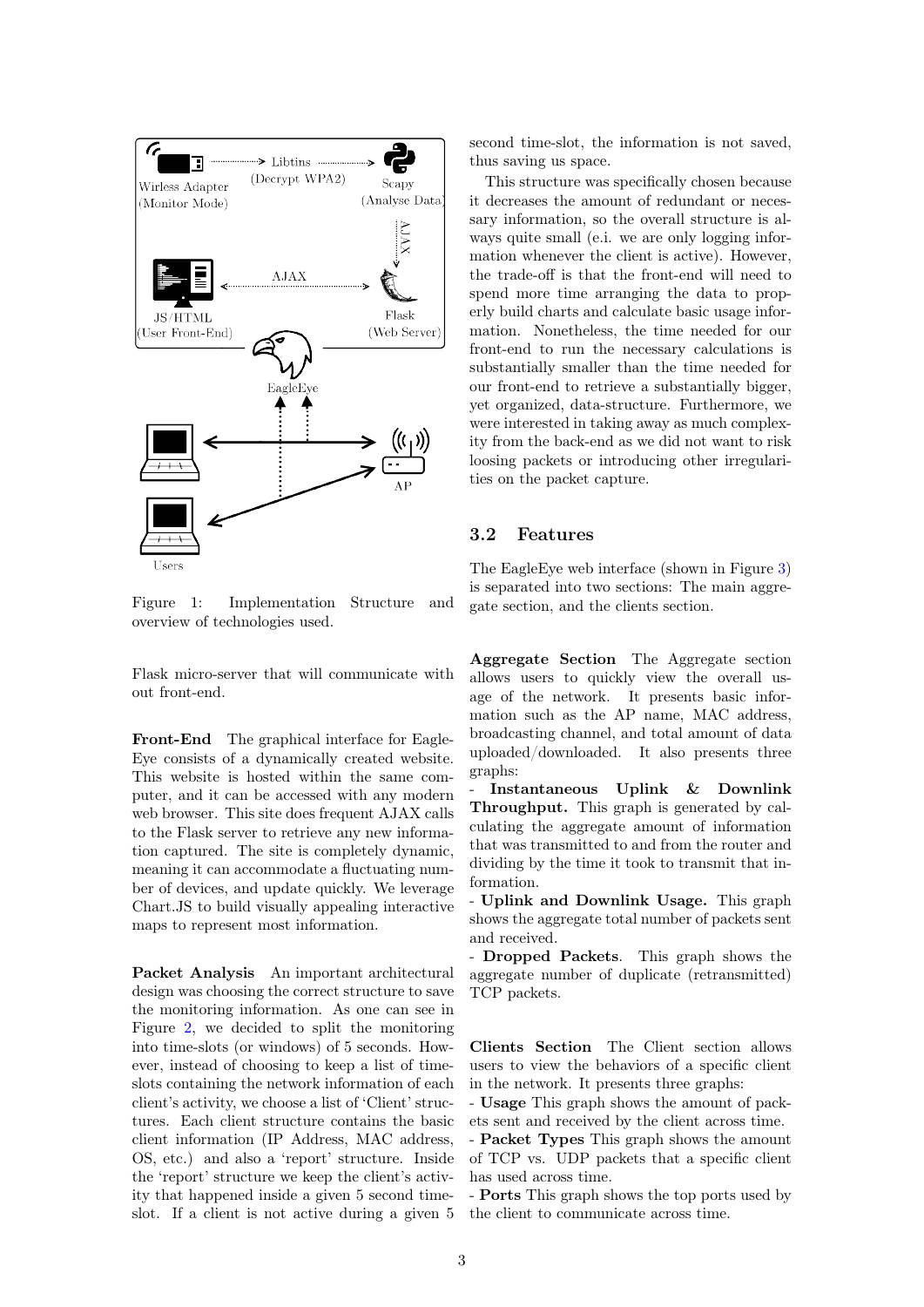

<span id="page-3-0"></span>Figure 2: Example of the structure used to save the monitoring information. Notice how in this case, Client  $#1$  has only been active during the 1st and 5th window (which correspond to time 0s to 5s, and time 20s to 25s)

### 3.3 Usage

One usage option, would be for users to set up EagleEye on a small device near the access point, and allow it to run as they themselves use the network normally. Then, upon finding an issue with the network, they could refer to the EagleEye's logs to view and better understand the issue that they are facing. Alternatively, our software could be used reactively, activating it only when issues are encountered.

## 4 Testing & Characterization

Since the goal of EagleEye was to create a tool that would empower non-technical users to troubleshoot their personal networks, we focused our testing on proving the actual accuracy and responsiveness of the tool. We also believe that it would be imperative to do further user testing, because although EagleEye was built using the initial feedback obtained by surveys and the previous research done on home networks, the success of this tool depends on continuous engagement with the users.

### 4.1 Packet Capture Accuracy

It was important to make sure the data capture is done in the most accurate manner possible. To test this we set up a small home network using a TP-Link router and 2 client machines. We started an Eagle Eye and Wireshark capture on two separate machines. Then we ran the network for 15 minutes, doing normal web browsing, video streaming, and music streaming on the 2 client machines. Afterwards we saved the internal data-structure produced by Eagle-Eye and the capture file produced by Wireshark. Finally, since EagleEye can also run off a capture file (.pcap), we simply fed the capture file to our monitor to compare the 2 data-structures produced at the end. We ran this experiment a multiple times, and found that the data-structures created were identical in all cases. This means that EagleEye is not dropping any packets, and the information captured is accurate.

Moreover, we compared the information displayed by the monitor, such as 'Dropped Packets' and compared it to what Wireshark reported. This allowed us to validate that our calculations and measurements were done correctly.

### 4.2 Front-End Responsiveness

Another important characteristic, was for our tool to be responsive and for the usage experience to be as clean an quick as possible. To test for this simply tested the time it took from the time a packet was received to the time it was accounted for and shown on the user's front-end. Now, it is worth noting that our front-end refreshes every 5 seconds (which is equivalent to the size of our time-steps). Thus, we would expect that for any given packet we would want that packet to be shown in the front-end in at most 5 seconds. To test this we simply modified the front and back-end to use instantaneous time windows (meaning it would refresh on every single packet received. Then we crafted a capture file that contained 100 packets and we fed that to the EagleEye monitor. On our front-end we made sure to log the difference between the packet's sent time and the moment it reached our client. Using a standard i5 machine running Mozilla Firefox on Linux Mint 17, it took on average 74.2 milliseconds (with a 2.33 std. deviation) for packets to traverse our entire program flow from capture to front-end. Thus, we proved that our tool is highly responsive.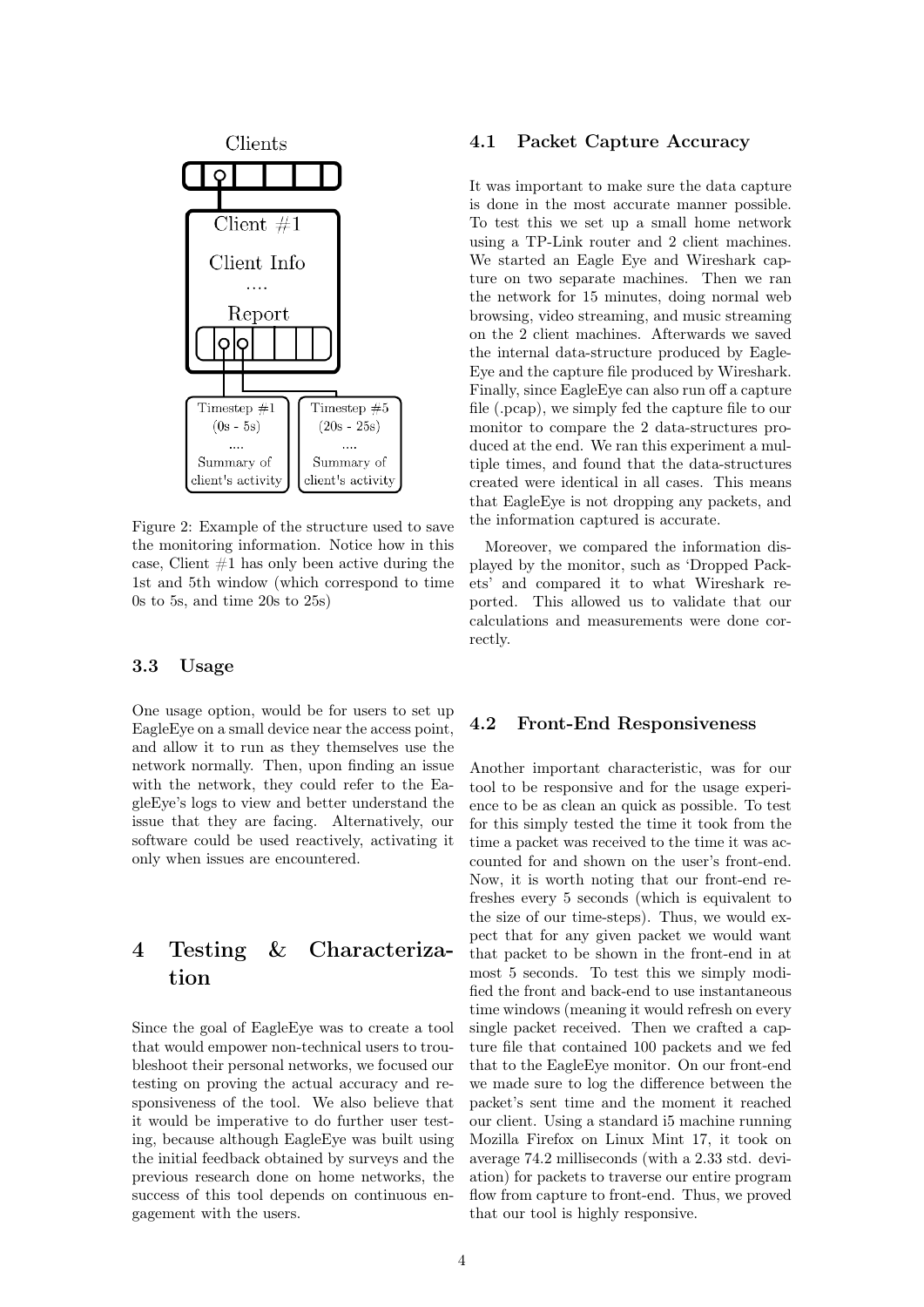

<span id="page-4-0"></span>Figure 3: Screenshot of the Eagle Eye Client Application.

## <span id="page-4-1"></span>5 Limitations

While there are still many features that could be added to EagleEye, we believe that the main limitations that should be addressed are the following:

WPA/WPA2 handshakes One of the main issues that we encountered when developing EagleEye, is that to be able to properly decrypt WPA/WPA2 packets, you not only need the password, but also the initial client handshake. This means that if EagleEye won't be able to properly monitor clients that were already running previous to EagleEye's execution. This issue is not currently addressed, as we assume most network administrators will be able to reset their computer's connection after running our monitoring software.

Lack of 5GHz support Currently, EagleEye only works on the 2.4GHz spectrum, which is arguably the most common spectrum used by most networking devices. However, as devices using the 5GHz band become more accessible, this feature will become a necessity.

Measuring usefulness EagleEye's current design is based on our initial interactions with users, and what we believe would be helpful for them. However, for this tool to be as useful as possible, it is important to continue engaging with the users to fully gauge the usefulness of further modifications or additions.

### 6 Future Work

The idea behind EagleEye was to highlight the importance of good networking tools that empower non-technical network managers, and to start defining a concrete implementation of this. We believe that for this tool to reach it's true potential there has to be further research and continuous engagement with these users to find the best additions for the tool. We also believe that the tool itself should contain guides and more expansive help sections that quickly teach the user the basics of networking, thus closing the user's knowledge gap.

Aside from the limitations presented in Section [5,](#page-4-1) we believe there is one final addition that could make this project more complete, Automated notifications. Having a notification system could save users time while trying to catch rare or otherwise transient misconfiguration or errors. It could also be extremely useful for security reasons, as it could alert users of machine activity at irregular hours, leaked passwords, or other suspicious behavior.

## 7 Conclusion

There is still a lot of work to be done to provide non-technical users with proper tools to